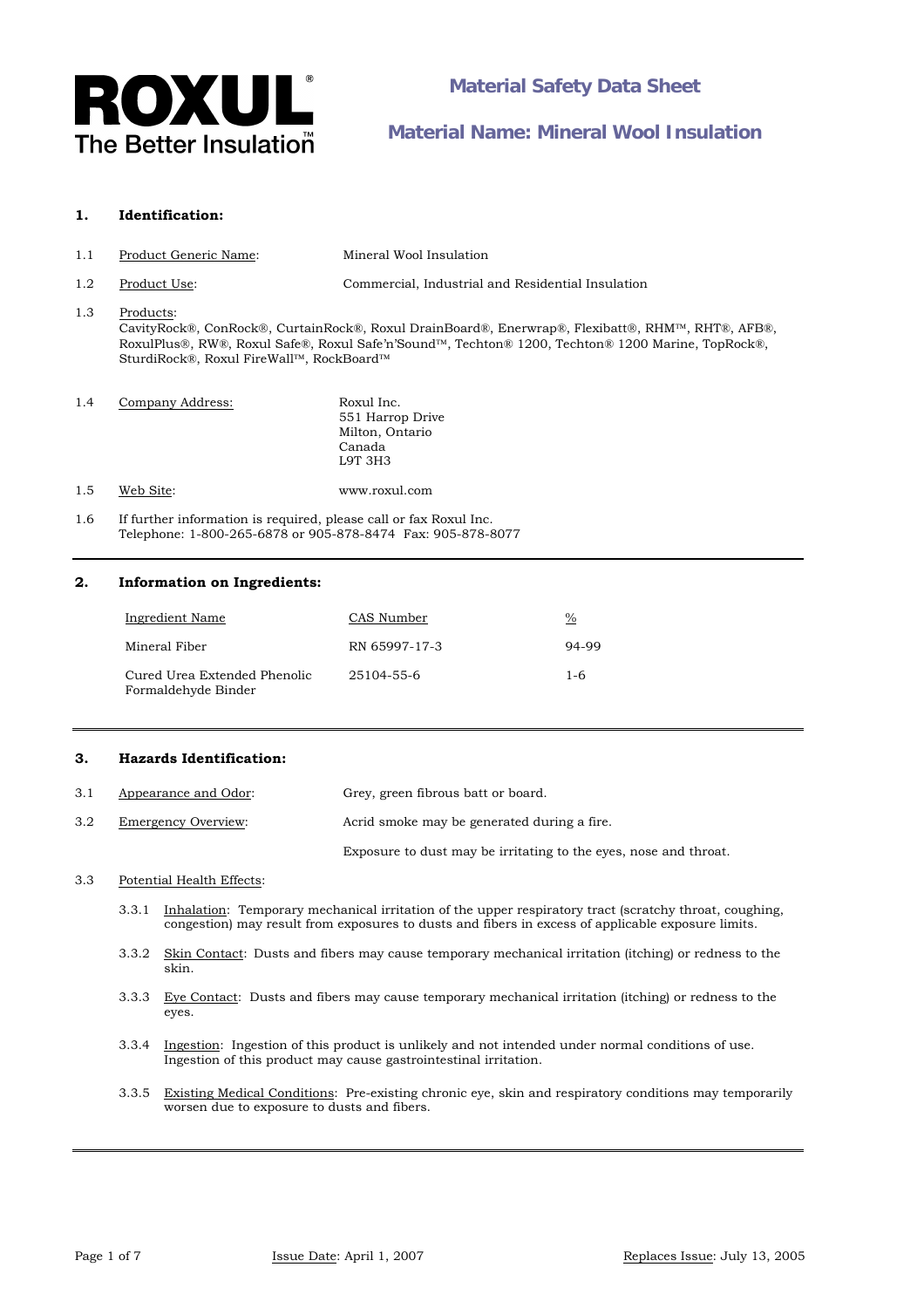

## **4. First-Aid Measures:**

- 4.1 Inhalation: If irritation occurs, remove the affected person to fresh air. Drink water, and blow nose, to clear dusts and fibres from throat and nose. If irritation persists, consult a physician.
- 4.2 Skin: If irritation occurs, do not rub or scratch. Rinse under running water prior to washing with mild soap and water. Use a washcloth to help remove fibres. If irritation persists, consult a physician.
- 4.3 Eyes: If irritation occurs, flush eyes with plenty of water for at least 15 minutes. Do not rub the eyes. Consult a physician if irritation persists.
- 4.4 Ingestion: Ingestion of this product is unlikely and not intended under normal conditions of use. If it does occur, rinse mouth with plenty of water to help remove dust and fibres, and drink plenty of water to help reduce potential gastrointestinal irritation. Do not induce vomiting unless directed to do so by a physician.

### **5. Fire-Fighting Measures:**

The products are non-combustible and do not pose a fire hazard. However, packaging material may burn.

5.1. Suitable extinguishing media: Water, foam, carbon dioxide or dry powder

| J.I. | Sunable exunguishing incula.                                      | water, ioain, carbon dioxide or dry powder      |
|------|-------------------------------------------------------------------|-------------------------------------------------|
| 5.2  | Extinguishing media which<br>must not be used for safety reasons: | None                                            |
| 5.3  | Combustion products:                                              | Carbon dioxide, carbon monoxide and trace gases |
| 5.4  | Special protective equipment<br>for fire-fighters:                | Observe normal fire fighting procedures         |
| 5.5  | Flash point:<br>None                                              | Flash Point Method Used:<br>Not Applicable      |
|      | Upper Flammable<br>Not Applicable<br>Limit (UFL):                 | Lower Flammable<br>Not Applicable<br>Limit:     |
|      | Autoignition:<br>Not Applicable                                   | Explosive Properties: Not Applicable            |
|      |                                                                   |                                                 |

## **6. Accidental Release Measures:**

- 6.1 Containment Procedures: Pick up large pieces and scoop up dusts and fibers after they have settled out of air. These materials will disperse and settle along the bottom of waterways and ponds. It cannot easily be removed once it is waterborne, but is considered non-hazardous in water.
- 6.2 Cleanup Procedures: Use OSHA-recommended work practices and protective equipment as described in Section 8 of this Material Safety Data Sheet. Avoid generating airborne dusts and fibers during cleanup. Do not use compressed air. Vacuum dusts and fibers. Place material in an appropriate container for disposal as non-hazardous waste.
- 6.3 Response Procedures: Isolate area. Keep unnecessary personnel away. If dry methods or compressed air are used to collect dusts and fibers, all personnel in the area should wear OSHA-approved protective equipment (see Section 8 of this Material Safety Data Sheet).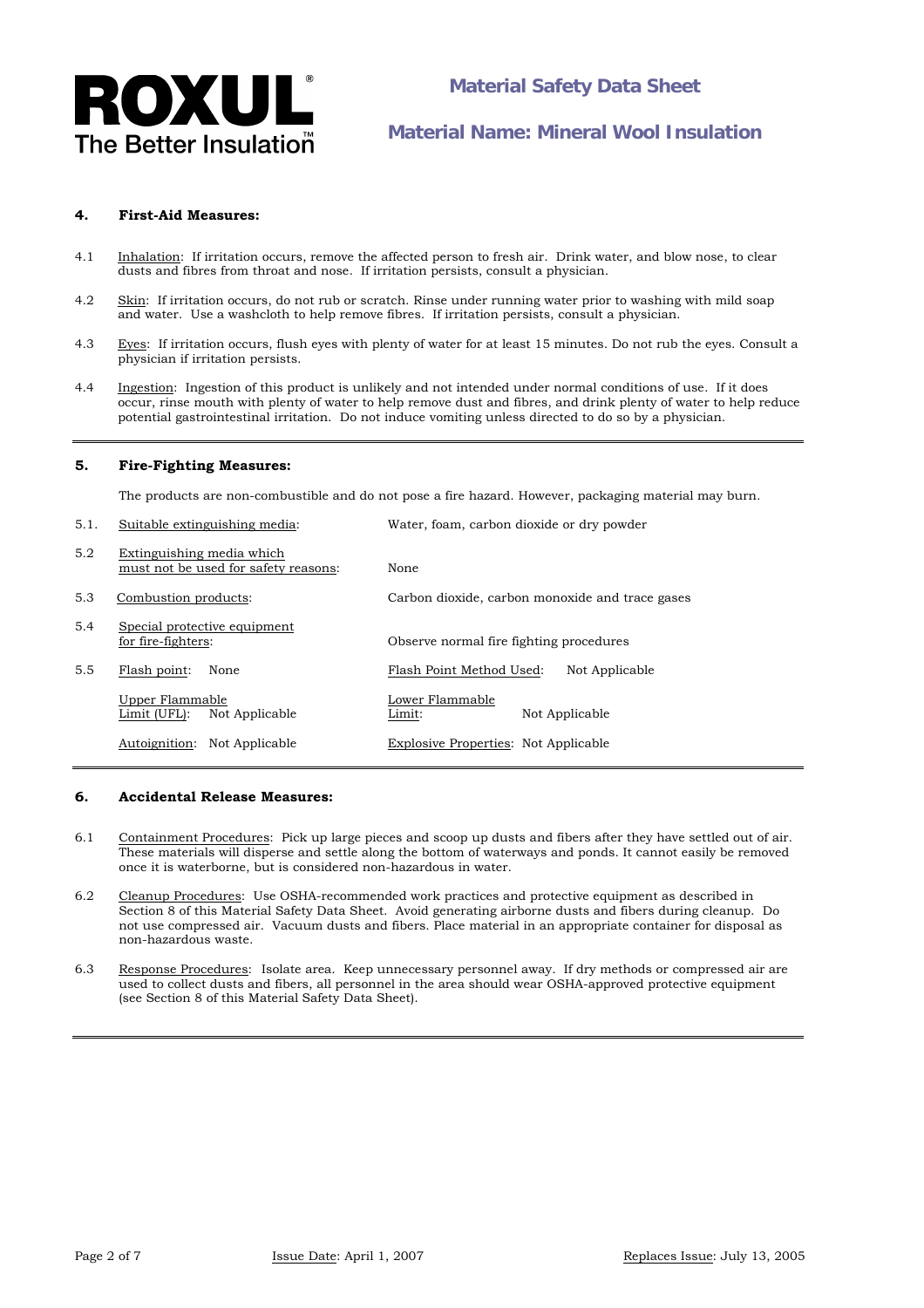

## **7. Handling and Storage:**

#### 7.1 General Precautions:

Utilize OSHA-recommended work practices and protective equipment when using the products (see Section 8 of this Material Safety Data Sheet).

### 7.2 Handling:

- Unpack material at application site to avoid unnecessary handling of product.
- Keep work areas clean. Avoid unnecessary handling of scrap material and debris by placing such materials in suitable containers, which should be kept as close to the work area as possible.
- Ensure good ventilation. Local exhaust ventilation may be required if the method of use produces dust levels which exceed applicable exposure limits (see Section 8 of this Material Safety Data Sheet).
- Avoid excessive eye and skin contact with dusts and fibers.
- Use recommended cleanup procedures to avoid buildup of dusts and fibers in the work area.

## 7.3 Storage:

- Keep material in original packaging until it is to be used.
- Store material to protect against adverse conditions including precipitation.

## **8. Exposure Controls/Personal Protection:**

#### 8.1 Exposure Guidelines:

- 8.1.1 General Product Information: Follow all applicable exposure limits. Local regulations may apply*.* Roxul recommends that users of the products adhere to the OSHA-recommended PEL of 1 f/cc TWA (fibers longer than 5 μm with diameters less than 3 μm). This recommended PEL, together with recommended work practices and personal protective equipment, were adopted in a Health and Safety Partnership Program (HSPP) agreement in 1999 between OSHA and the North American Insulation Manufacturers Association (NAIMA), of which Roxul is a member. Adherence to the OSHA-recommended PEL, work practices and protective equipment in the HSPP is expected to provide appropriate protection against all inhalation-related health risks that may be associated with exposures to mineral wool fibers (ACGIH 1997; NAIMA 1999; OSHA 1999; National Research Council 2000, IARC 2001), and to minimize eye and skin irritation.
- 8.1.2 Component Exposure Limits:

| Source | Legal or Recommended Exposure Limit                                                                               | Exposure                                                                                       |
|--------|-------------------------------------------------------------------------------------------------------------------|------------------------------------------------------------------------------------------------|
| OSHA   | 1 f/cc TWA (recommended)                                                                                          | Synthetic Vitreous Fibers, $> 5 \mu m$<br>length, $\leq 3 \mu m$ diameter                      |
| ACGIH  | $1 f$ /cc TWA (threshold limit value – TLV)                                                                       | Synthetic Vitreous Fibers, $> 5 \mu m$<br>length, $\leq$ 3 $\mu$ m diameter                    |
| OSHA   | $15 \text{ mg/m}^3$ TWA-PEL (total particulate)<br>$5 \text{ mg/m}$ <sup>3</sup> TWA-PEL (respirable particulate) | Inert dust and particulates not<br>otherwise regulated                                         |
| ACGIH  | $10 \text{ mg/m}^3$ TWA-TLV (inhalable particulate)<br>$3 \text{ mg/m}^3$ TWA-TLV (respirable particulate)        | Particulates not otherwise<br>classified, containing no asbestos<br>and <1% crystalline silica |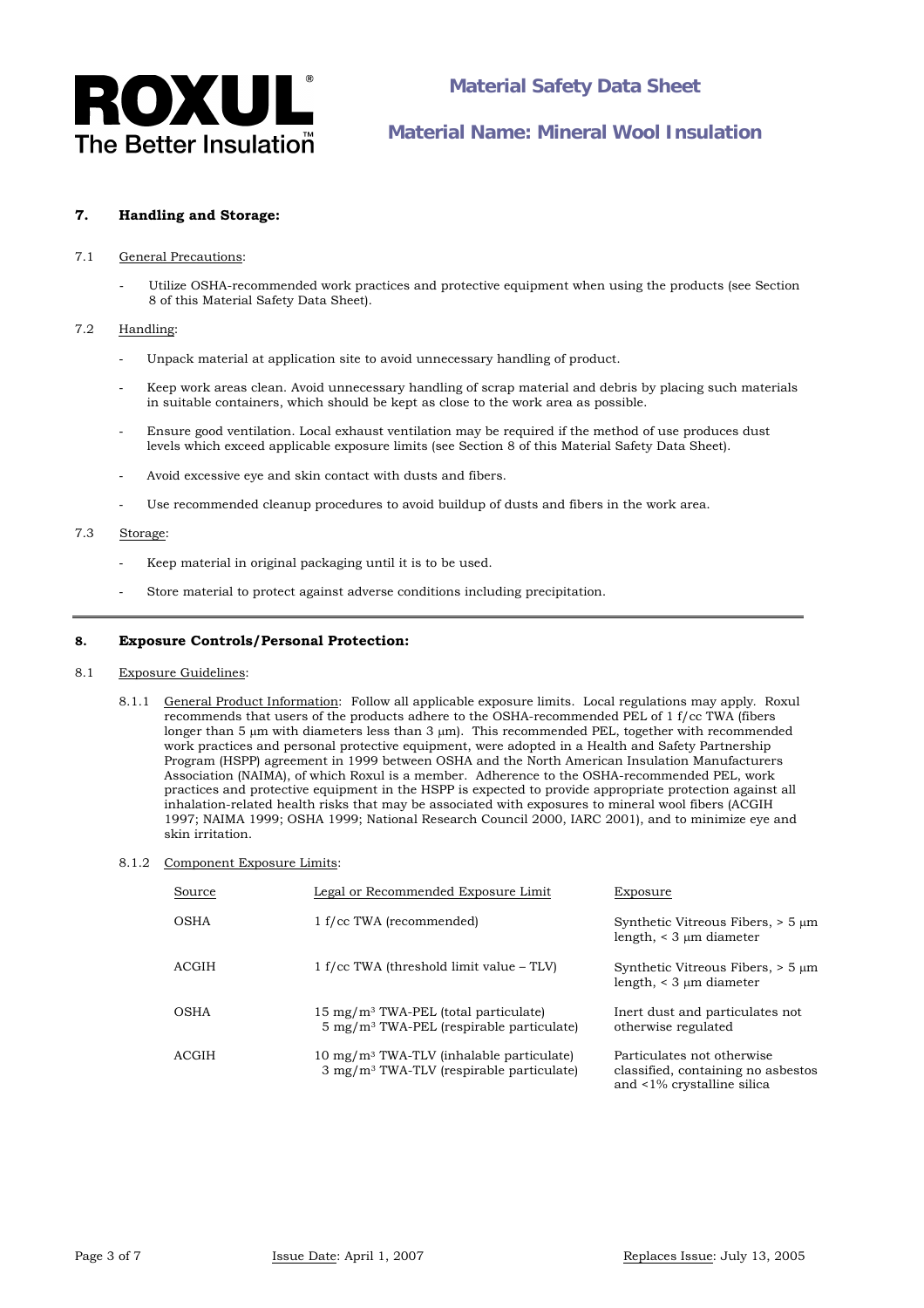

- 8.2 Equipment and Work Practices: Follow OSHA-recommended equipment and work practices. A complete copy of these practices can be obtained from Roxul Inc. (see Section 1 of this Material Safety Data Sheet), and is available on the OSHA website (http://www.osha.gov/SLTC/syntheticmineralfibers).
	- 8.2.1 Follow OSHA-recommended safe handling practices listed in Section 7.2 above.
	- 8.2.2 Where feasible, general dilution ventilation or local exhaust ventilation should be used as necessary to maintain exposures below applicable exposure limits. Dust collection systems should be used in cutting or machining operations and may be needed when using power tools.
	- 8.2.3 Follow OSHA-recommended work practices when fabricating, installing or removing product.

#### 8.3 Personal Protective Equipment::

- 8.3.1 Respiratory:
- 8.3.1.1 General:

 If dust levels exceed applicable exposure limits, wear a NIOSH certified dust respirator with an efficiency rating of N95 or higher. Use disposable face masks complying with NIOSH respirator standards, such as a 3M Model 8210 (or 8710) (3M Model 9900 in high humidity environments) or equivalent. For exposures up to five times the established exposure limits use a quarter-mask respirator, rated N95 or higher; and for exposures up to ten times the established exposure limits use a half-mask respirator (e.g. MSA's DM-11, Racal's Delta N95, 3M's 8210), rated N95 or higher. For exposures up to 50 times the established exposure limits use a full-face respirator, rated N99 or higher.

#### 8.3.1.2 Specific Operations:

 $\overline{W}$ ear a NIOSH certified dust respirator with an efficiency rating of N95 or higher, such as a 3M Model 8210 (or 8710) (3M Model 9900 in high humidity environments) or equivalent, when fabricating, installing or removing product.

8.3.2 Skin:

Wear loose fitting, long sleeved and long-legged clothing to prevent irritation. A head cover is also recommended, especially when working with material overhead. The use of suitable gloves is also recommended. Skin irritation cannot occur if there is no contact with the skin. Do not tape sleeves or pants at wrists or ankles. Remove fibers from the work clothes, before leaving work to reduce potential skin irritation. If working in a very dusty environment it is advisable to shower and change clothes

#### 8.3.3 Eyes/Face:

Wear safety goggles or safety glasses with side shields.

#### **9. Physical and Chemical Properties:**

| 9.1                     | Appearance:              | Grey, green fibrous batt or board |
|-------------------------|--------------------------|-----------------------------------|
| 9.2                     | State:                   | Solid                             |
| 9.3                     | Odor:                    | May have slight resin odour       |
| 9.4                     | Boiling point::          | n.a.                              |
| 9.5                     | Melting point:           | Approximately 2150 °F (1177 °C)   |
| 9.6                     | Vapour pressure:         | n.a.                              |
| 9.7                     | Vapour Density:          | n.a.                              |
| 9.8                     | Specific Gravity:        | n.a.                              |
| 9.9                     | <b>Evaporation Rate:</b> | n.a.                              |
| 9.10                    | <b>Freezing Point:</b>   | n.a.                              |
| 9.11                    | Viscosity:               | n.a.                              |
| 9.12                    | Solubility:              | Insoluble $(H_2O)$                |
| 9.13                    | Partition coefficient:   | n.a.                              |
|                         |                          |                                   |
| $n.a. = not applicable$ |                          |                                   |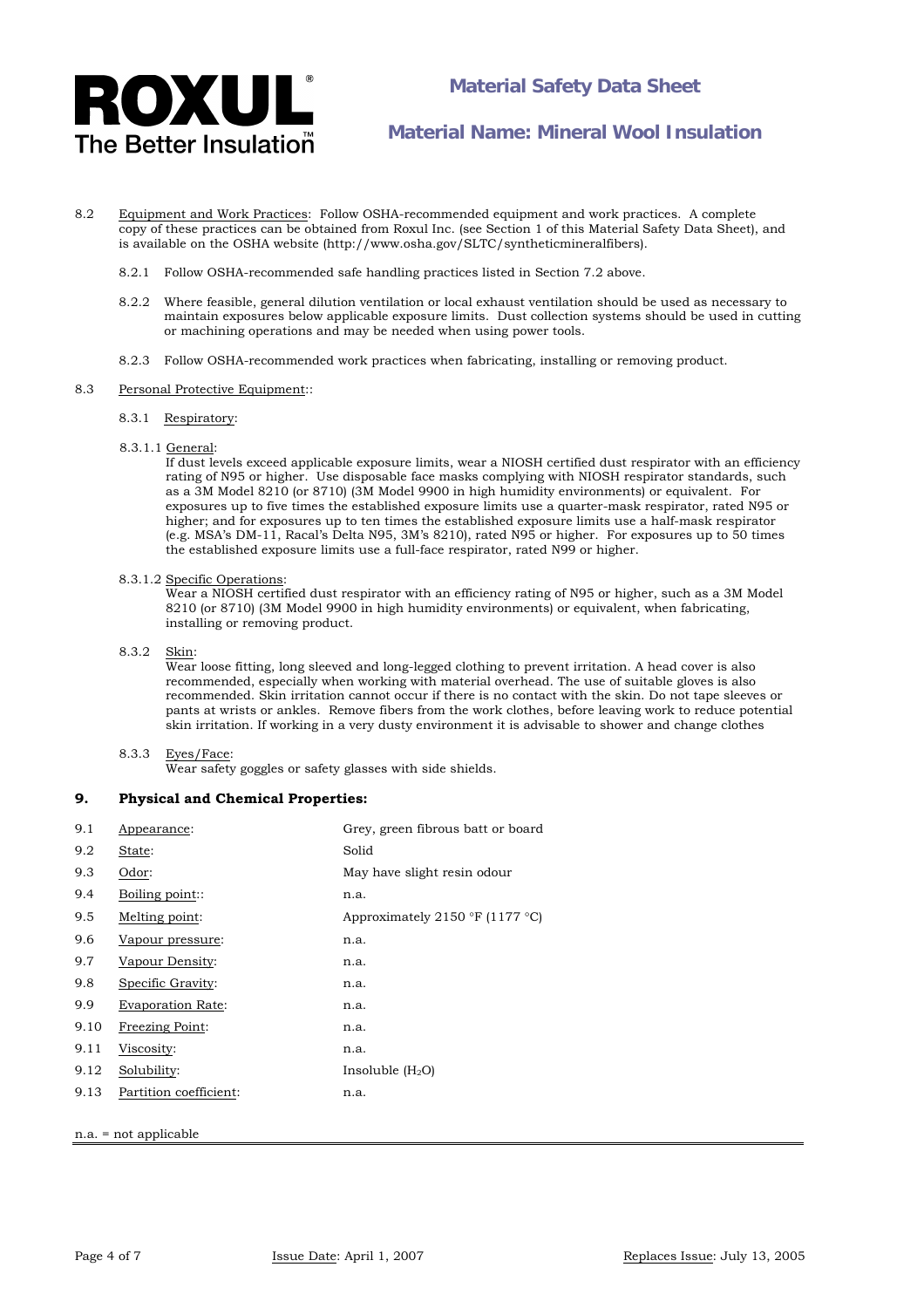

## **10. Stability and Reactivity:**

#### 10.1 Stability: Stable

10.2 Reactivity: Not reactive

## 10.3 Thermal decomposition products:

 Primary combustion products of the cured urea extended phenolic formaldehyde binder, when heated above 390 °F (200 °C), are carbon monoxide, carbon dioxide, ammonia, water and trace amounts of formaldehyde. Other undetermined compounds could be released in trace quantities. Emission usually only occurs during the first heating. The released gases may be irritating to the eyes, nose and throat during initial heat-up. Use appropriate respirators (air supplied) particularly in tightly confined or poorly ventilated areas during initial heat-up.

| 10.4 | Hazardous Polymerization: | Will not occur                              |
|------|---------------------------|---------------------------------------------|
| 10.5 | Incompatible Materials:   | This product reacts with hydrofluoric acid. |

## **11. Toxicological Information:**

### 11.1 Acute Toxicity:

Coarse fibers and dust from mineral wool prodcuts can cause temporary mechanical irritation (itching, redness) of the skin, and of the mucous membranes in the eyes and in the upper respiratory tract (nose and throat). The itching and possible inflammation are a mechanical reaction to dust and coarse fibers (of more than about 5 µm in diameter), and are not damaging in the way chemical irritants may be. They generally abate within a short time after the end of exposure. When products are handled continually, the skin itching generally diminishes.

#### 11.2 Chronic Toxicity:

11.2.1 Summary: In October 2001, IARC completed a re-evaluation of respirable mineral wool fibers and classified them in Group 3 (not classifiable as to their carcinogenicity to humans). A summary of the most important scientific studies appears below:

## 11.2.2 Human Data:

- 11.2.2.1 The possible carcinogenic effects of exposure to mineral wool fibers has been evaluated in a number of epidemiological (human) studies. Most of this research, including large long-tem studies of mineral wool production workers in the U.S. and Europe, has been sponsored or supported by the North American and International thermal insulation industries, including Roxul Inc. Published reports of the early results of these studies identified significantly elevated rates of respiratory cancer in several subcohorts of the worker populations under evaluation (e.g., Simonato et al. 1987; Enterline et al. 1987). However, the studies had several methodological limitations, including failure to control for confounding exposures to other possible causes of the elevated cancer risk, including tobacco use and occupational exposures to recognized carcinogens such as asbestos. For these reasons, the authors of these reports did not interpret the results as establishing an association between exposure to mineral wool fibers and an increased risk of cancer. Several of these earlier reports formed part of the basis for IARC's previous classification of mineral wool fibers in Group 2B (possibly carcinogenic to humans) (IARC 1987).
- 11.2.2.2 Follow-up studies, including case-control studies designed to exclude the contribution of confounding exposures to the cancer experience of the study populations, found no evidence that mineral wool fibers are associated with an increased cancer risk (Marsh et al. 1996; Wong, et al. 1991; Kjaerheim et al. 2001). In announcing the new Group 3 classification for mineral wool fibers, IARC stated: "Epidemiologic studies published during the 15 years since the previous IARC Monographs review of these fibers in 1988 provide no evidence of increased risks of lung cancer or of mesothelioma (cancer of the lining of the body cavities) from occupational exposures during manufacture of these materials" (IARC 2001).

#### 11.2.3 Animal Data:

11.2.3.1 Several studies of intraperitoneal injection of high doses of mineral wool fibers have produced significant increases in the incidence of mesothelioma (IARC 2002). The intraperitoneal injection studies formed part of the basis for IARC's previous (IARC 1987) Group 2B classification for mineral wool fibers. Leading scientists agree that intraperitoneal injection studies (i.e., surgical implantation or injection into the chest or abdomen) are the least relevant type of animal study for evaluating potential human risk for fiber exposures, because such studies bypass the animals' natural defense mechanisms and involve a type and pattern of exposure (implantation of a high dose early in life) that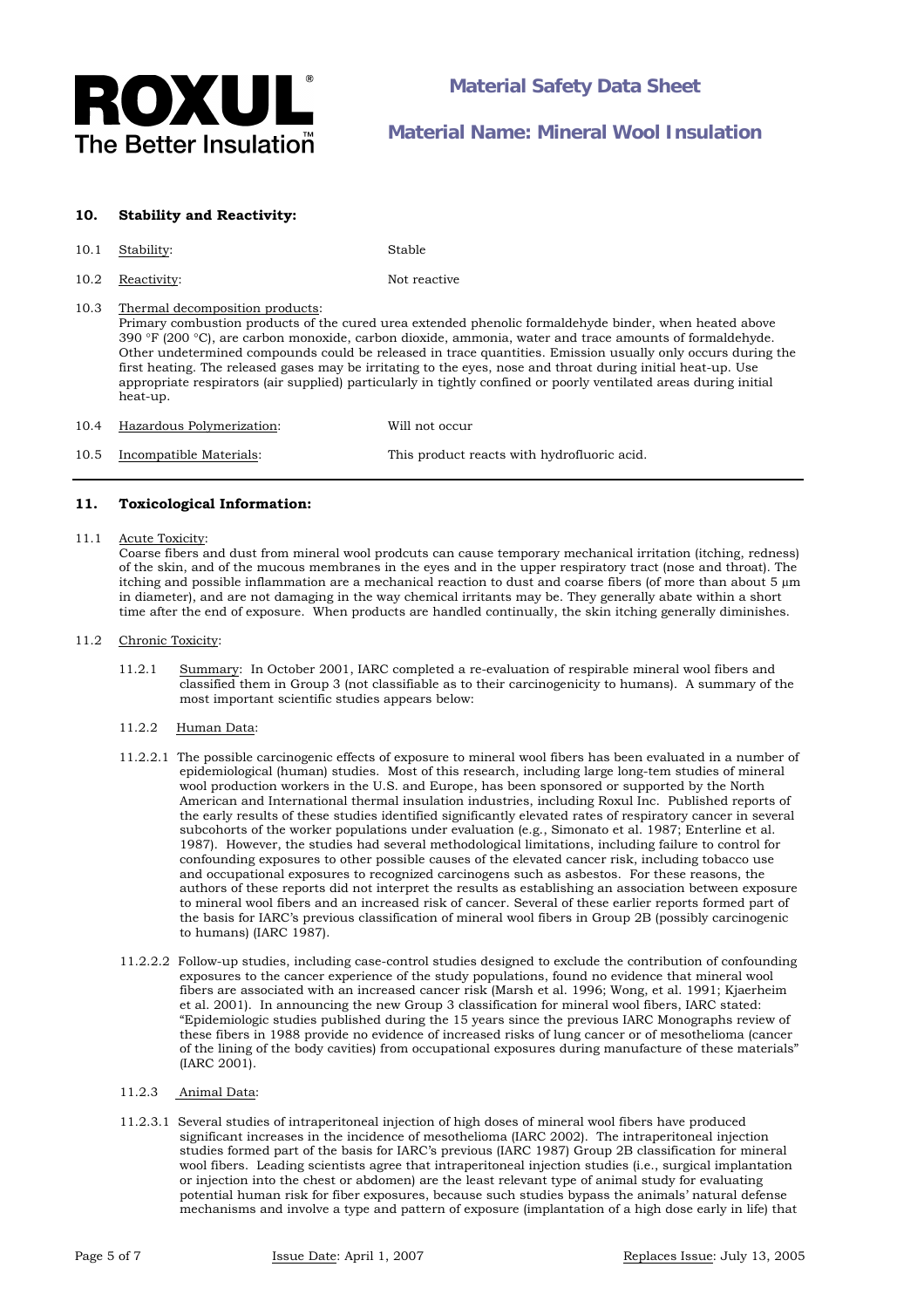

does not mimic human patterns of exposure (inhalation of much lower doses over a lifetime) (National Research Council 2000).

- 11.2.3.2 A well-designed long-term inhalation study in rats exposed to mineral wool fibers found no significant increase in lung tumor incidence, and no mesotheliomas (IARC 2002). Likewise, in two intratracheal instillation studies of mineral wool fibers, no significant increase in the incidence of lung tumors or mesotheliomas was found (IARC 2002). Inhalation studies are regarded as the most relevant type of animal data for evaluating potential human risk, and intratracheal instillation studies, while less relevant, are considered valuable for the initial screening of fibrous compounds (National Research Council 2000). Thus, evaluating all the available animal studies in conjunction with the human data, IARC's most recent review finds "inadequate evidence overall for any cancer risk" from mineral wool fibers (IARC 2001).
- 11.3 Evaluations of Potential Carcinogenicity:

| Source | Classification | Description                                                  |
|--------|----------------|--------------------------------------------------------------|
| IARC   | Group 3        | Not Classifiable as a Human Carcinogen                       |
| ACGIH  | Group A3       | Confirmed Animal Carcinogen with Unknown Relevance to Humans |

### **12. Ecological Information:**

- 12.1 Ecotoxicity: No data available for the products. The products are stable, are not expected to cause harm to animals, plants or fish, and have no other known adverse environmental effects.
- 12.2 Environmental Fate: No data available for the products.

#### **13. Disposal Considerations:**

13.1 US EPA Waste Number & Descriptions:

13.1.1 General Product Information: The products, as supplied, are not expected to be a characteristic hazardous waste under RCRA if discarded.

13.1.2 EPA Waste Numbers: No EPA Waste Numbers are applicable for this product's components.

13.2 Disposal Instructions: Product is not considered a hazardous waste. Dispose of waste material according to Federal, State, Provincial, and Local environmental regulations.

#### **14. Transport Information:**

- 14.1 General: No special precautions.
- 14.2 US DOT Information: This product is not classified as a hazardous material for transport.

## **15. Regulatory Information:**

#### 15.1 U.S. Regulations:

 15.1.1 Toxic Substances Control Act (TSCA): All components in this product are listed, as required, on the US EPA TSCA inventory, or are not required to be listed

15.1.2 CERCLA: Includes mineral fiber emissions from facilities manufacturing or processing glass rock or slag fibers (or other mineral derived fibers) of average diameter 1 micrometer or less; Statutory RQ = 1 pound (.454 kg); no final RQ is being assigned to the generic or broad class (related to Fine mineral fibers).

15.1.3 Clean Air Act: Mineral wool fiber appears on the Clean Air Act-1990 Hazardous Air Pollutants List.